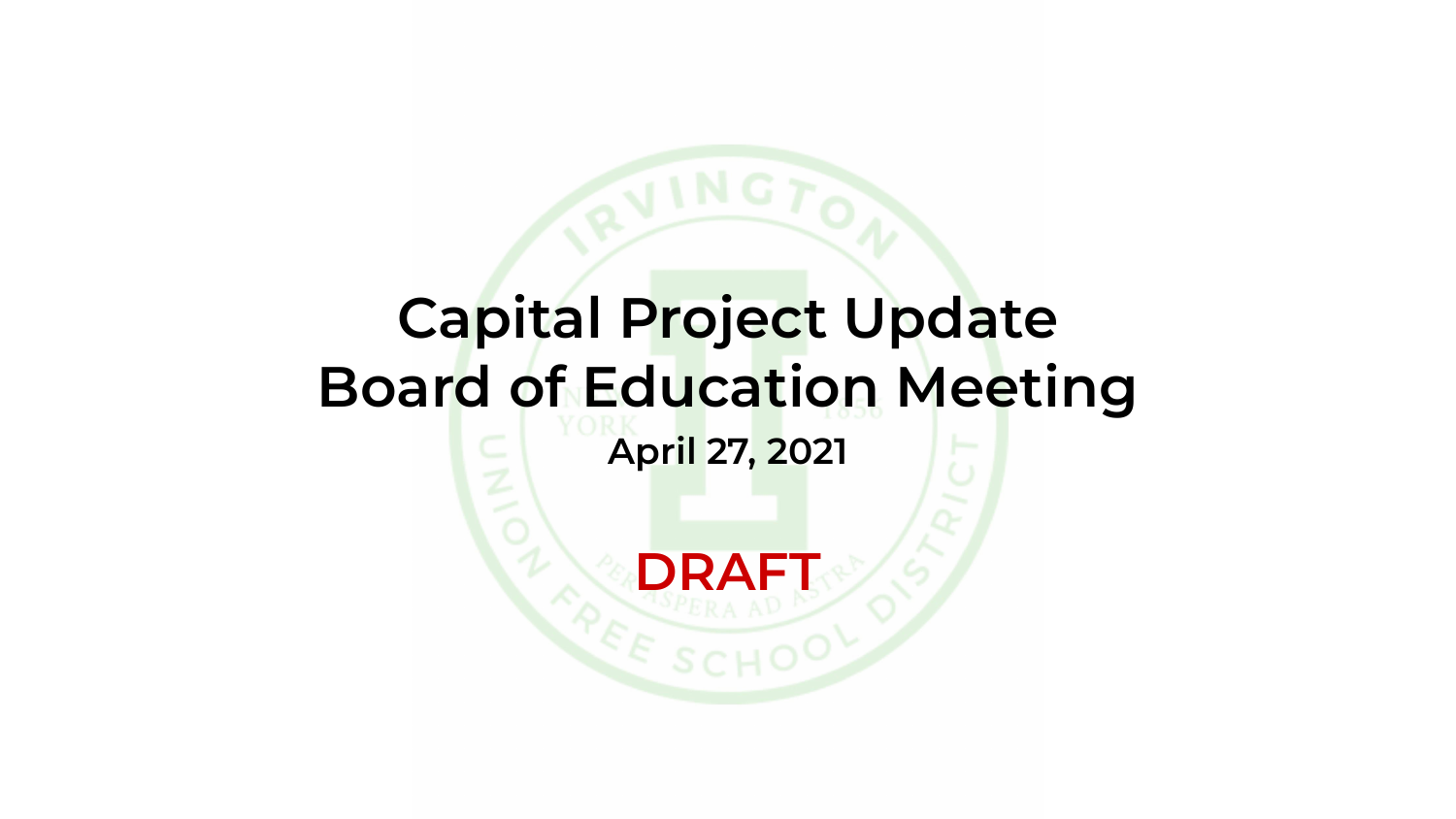

## **Background Information**

- Capital project of \$18,867,642 approved by voters on May 21, 2019
- Scope of work proposed includes
	- Addressing aging facility infrastructure needs
	- HVAC upgrades, repairs and replacement
	- Paving/sidewalk projects
	- Safety and security improvements
	- Modernizing academic spaces to support collaborative learning, instructional needs and increased and new technology
	- Addressing storage needs
- Project divided into two phases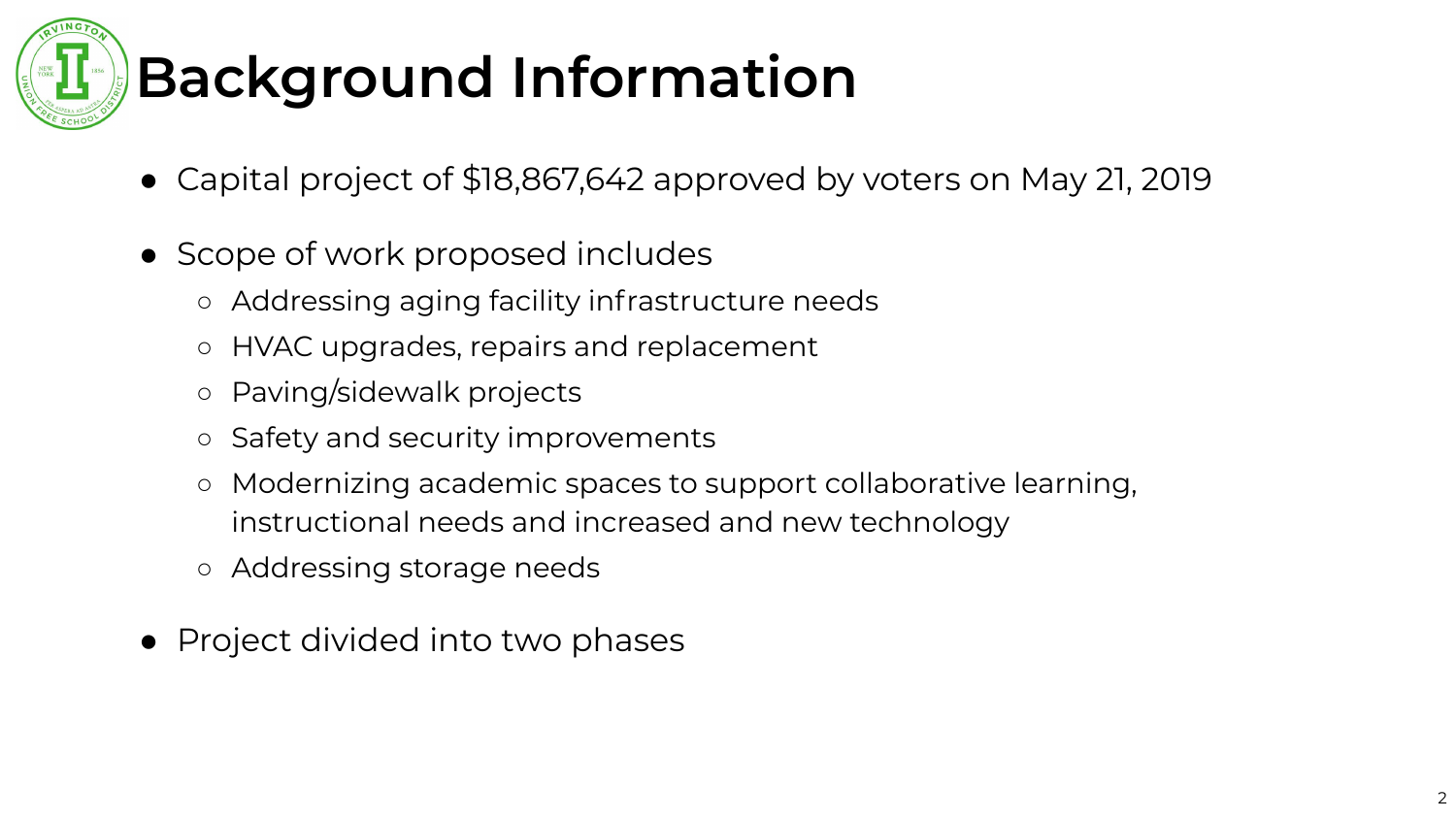# **Phase 1 Projects**

- Dows Lane boiler Completed September 2020
- Middle School/CMS renovations Awarded and work has begun for completion in Summer 2021
	- Campus enclosures, IMS vestibule upgrade, science rooms, music room casework, new bleachers/pressbox
- New Campus Learning Pavilion Awarded and construction in progress
	- Space for outdoor classroom, athletic equipment storage/Trainer/Concession/Outdoor Bathroom
- Dows Lane renovations Awarded and work has begun for completion in Summer 2021
	- Library roof, gym AC and flooring, new vestibules, outdoor bathroom, parking lot paving, *basketball court paving*
- District-wide projects SED Approval received late March 2021
	- LED lighting and card access doors

Phase 1 was originally scheduled for construction in Summer 2020. However, due to COVID shutdowns, SED approvals did not come in time to bid this work to meet this timeline. *Item in italics was not awarded at this time but is included in the cost estimate presented on the next slides*.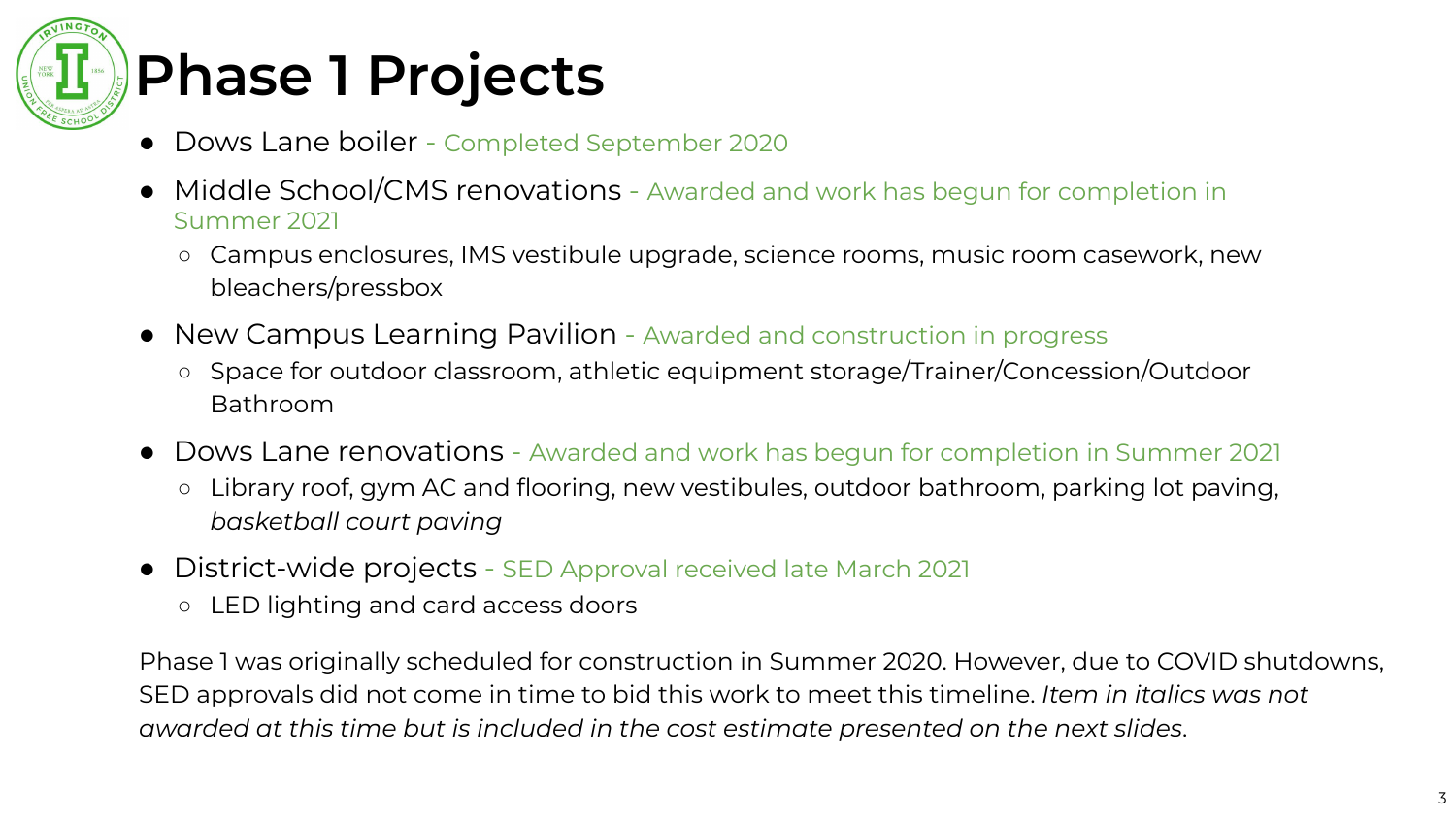

#### **Phase 1 Costs/Bids**

| <b>Project</b>                                                                                                                                                    | Cost/Bid/<br>Estimate* | Contingency<br><b>Allowance in</b><br><b>Bid/Estimate</b> |
|-------------------------------------------------------------------------------------------------------------------------------------------------------------------|------------------------|-----------------------------------------------------------|
| Dows Boiler                                                                                                                                                       | \$820,036              |                                                           |
| Middle School/CMS Renovations/<br><b>Campus Learning Pavilion</b>                                                                                                 | \$4,288,632            | \$125,000                                                 |
| Dows Lane Renovations/Outdoor Restroom<br>(paving of basketball court and District office outdoor steps in estimates, (approximately<br>\$62,525) but not awarded | \$2,051,934            | \$82,000                                                  |
| District Wide Lighting/Card Access                                                                                                                                | \$1,231,845            |                                                           |
| <b>Total Phase 1</b>                                                                                                                                              | \$8,392,067            | \$207,000                                                 |

\***Cost** - if complete, **Bid** - if already received bids, **Estimate** - if still in design stage

Bid figures contain allowances for change orders - may or may not be fully used.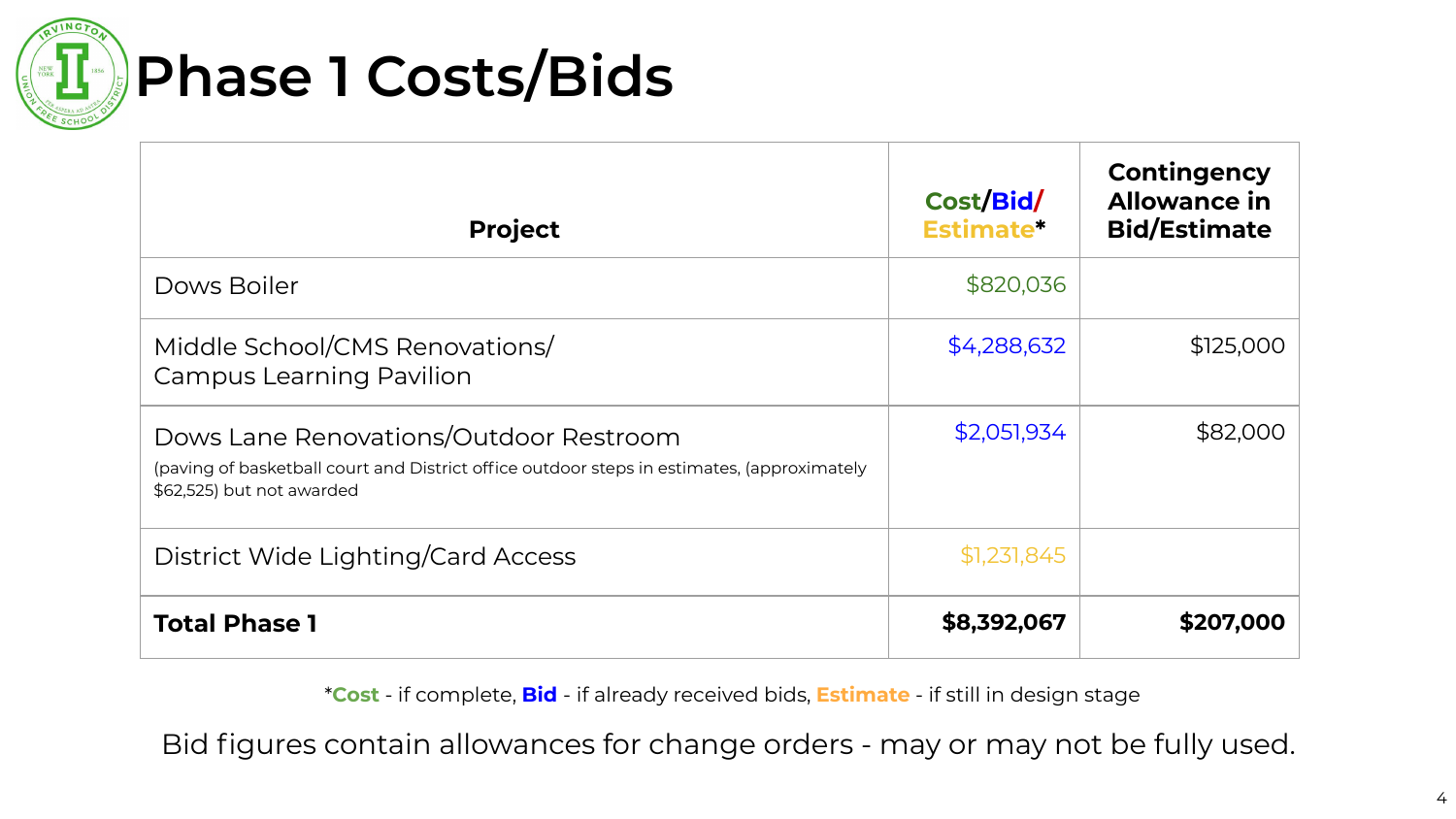

#### **Phase 1 Construction Progress**

#### [Irvington UFSD MS March-April 2021 Report.pptx](https://drive.google.com/file/d/1lYhHJzzkheSwqr-kCF_GQTDiMCJkKWuW/view?usp=sharing)



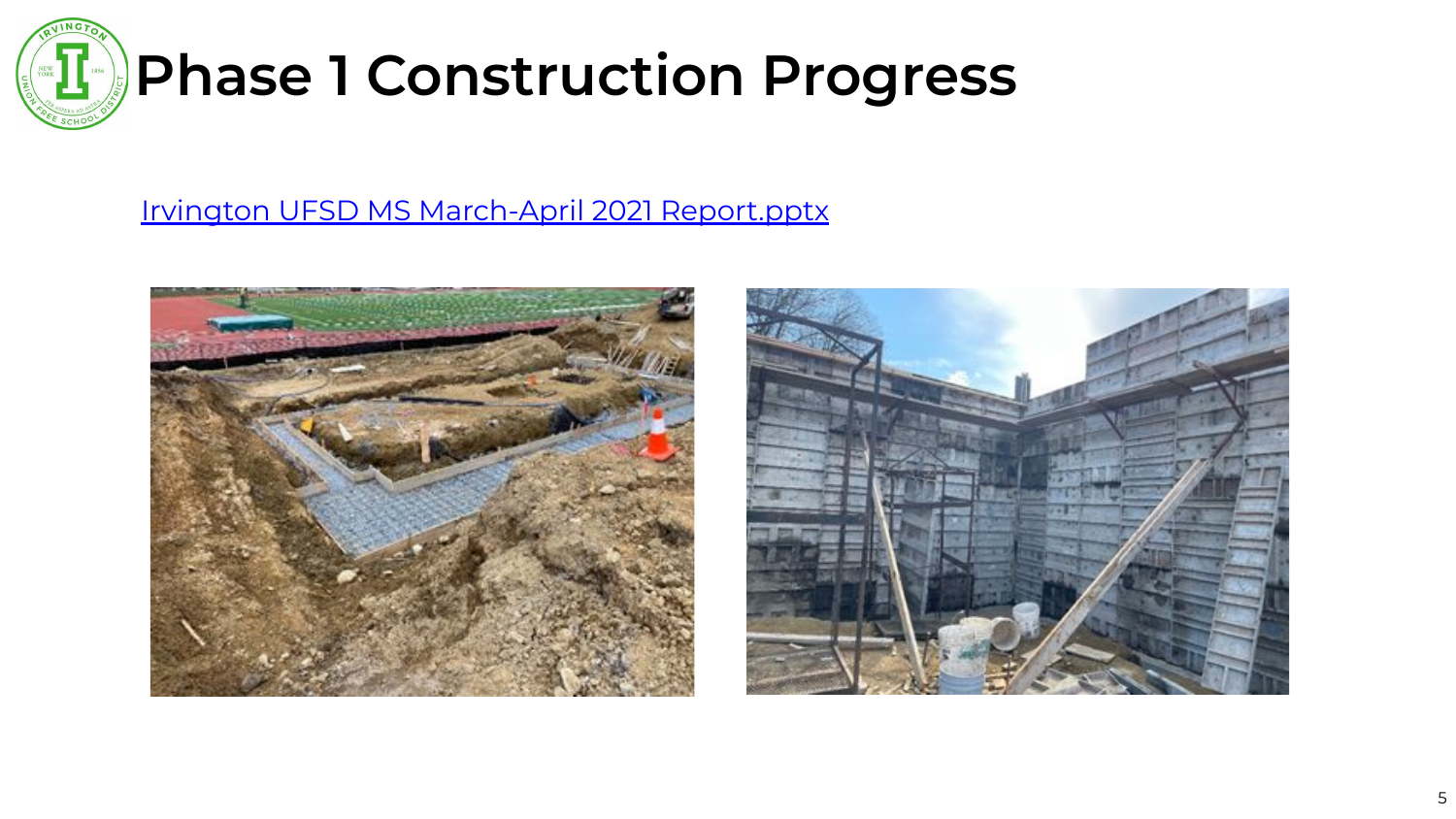

- Facilities storage building (MS/HS Campus)
- High School/Library Gym Arts Building (LGA)
	- New entrance and vestibule, univents, Maher Gym AC, art room casework, *girl's bathroom upgrade*, library/media center renovation
- Theater Gym Building
	- Campus Gym AC, Theater carpeting
- Main Street School renovations
	- PLTW/STEM classroom and computer lab updates, Gym AC, paint bell tower, *enclose walkway to gym*
- Dows Innovation Suite
	- Library and computer rooms renovation (creating PLTW/STEM labs)

Phase 2 is scheduled for construction in Summer 2022. Currently at the 60% design stage and estimating costs. Expect SED submission by April 2021 for fall bidding. *Items in italics are not included in the cost estimate presented on the next slides*.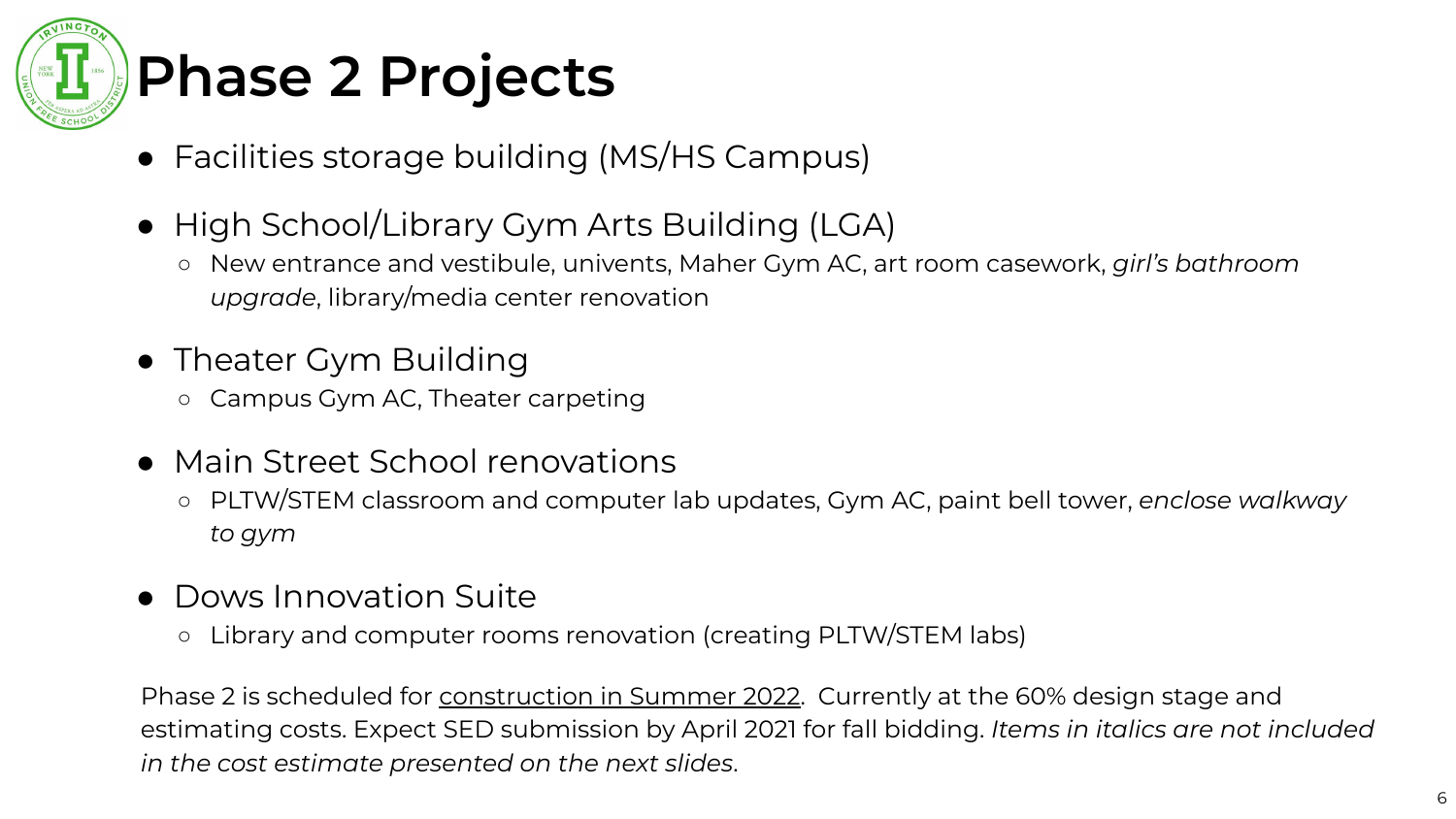

#### **The Design Process & Project Cost Estimates**

Design process includes cost estimating at 30%, 60% and 90% design phases.

Where are we relative to capital project budget?

- Value Engineering/Design Modifications
	- Look for materials with same functionality but lower cost
	- Efficiency of design to reduce costs
- Bid Alternates/Use of Other Purchasing Sources
	- Seek outside bids (using state contracts/purchasing cooperatives) to compare pricing; reduces contractor overhead
	- Provides flexibility for awarding bids based on allowable budget
- Modification of Project Scale
	- Hold off on certain aspects of project until funding picture is solid
	- Current examples include Shed and paving basketball court at Dows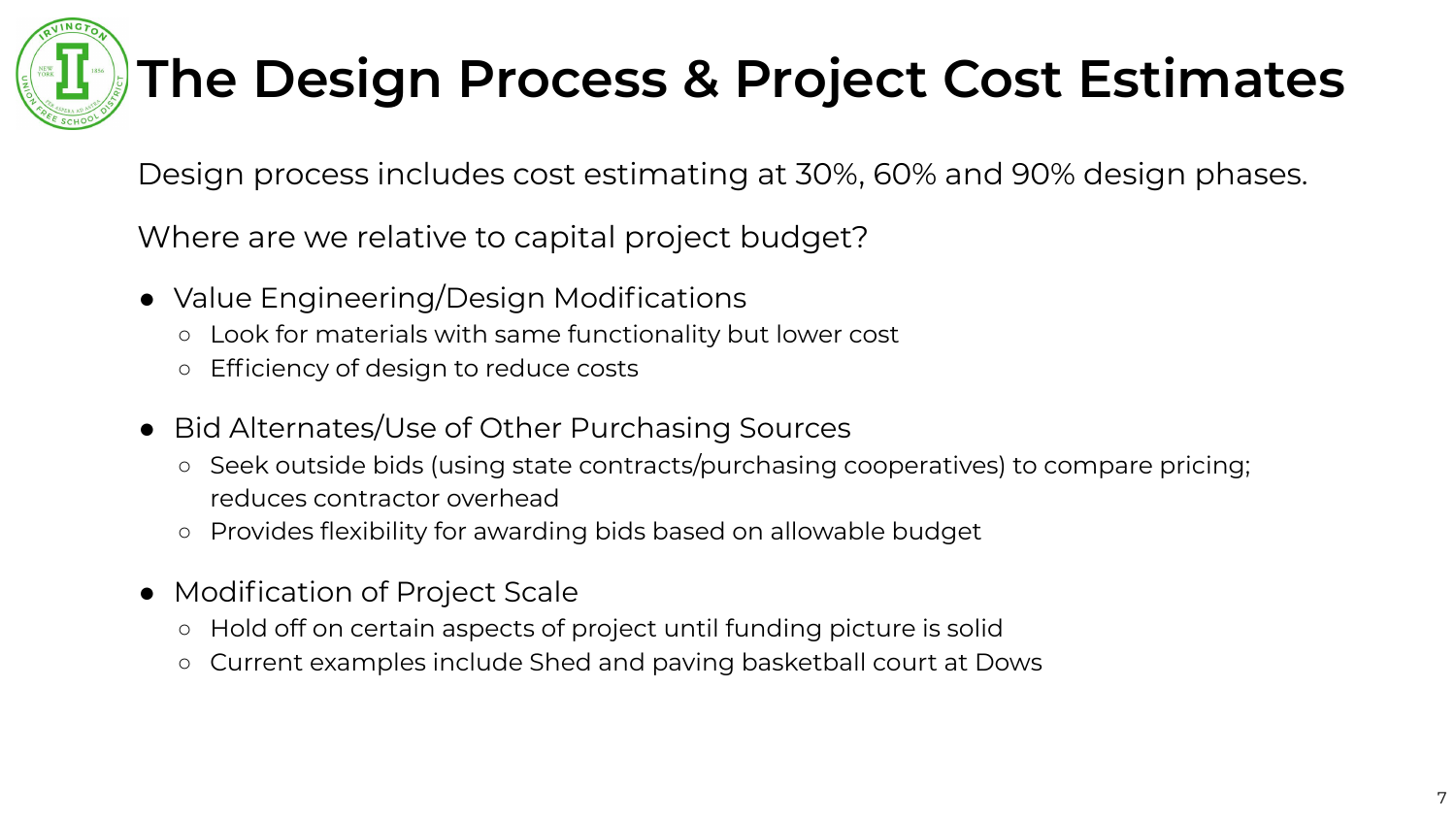

## **Phase 2 Estimates - Still in Design**

| <b>Project</b>                                                                                                                             | <b>Pre-Bond</b><br><b>Projection</b> | <b>Jan 2021</b><br><b>Estimate</b> | 60 %<br><b>Estimate</b> | 60% (Over)<br><b>Under</b><br><b>Projection</b> | Contingency<br><b>Allowance in</b><br><b>Estimate</b> |
|--------------------------------------------------------------------------------------------------------------------------------------------|--------------------------------------|------------------------------------|-------------------------|-------------------------------------------------|-------------------------------------------------------|
| <b>Facilities Storage Building</b>                                                                                                         | \$937,650                            | \$781,950                          | \$920,698               | \$16,952                                        | \$48,852                                              |
| High School/LGA Renovations                                                                                                                | \$6,321,009                          | \$6,455,140                        | \$6,827,632             | (\$506,624)                                     | \$332,507                                             |
| Theater Gym Building<br>• Initial projection had incorrect square<br>footage for the campus gym resulting in<br>under estimation of budget | \$580,119                            | \$810,653                          | \$818,694               | (\$238,575)                                     | \$44,088                                              |
| Main Street School Renovations<br>• Walkway included in PreBond Projection<br>but not in estimate - approximately<br>\$283,000             | \$2,100,885                          | \$1,361,511                        | \$1,185,478             | \$915,407                                       | \$56,029                                              |
| Dows Innovation Suite                                                                                                                      | \$1,038,211                          | \$1,147,224                        | \$1,076,753             | (\$38,542)                                      | \$42,654                                              |
| <b>Total Phase 2</b>                                                                                                                       | \$10,977,875                         | \$10,556,479                       | \$10,829,255            | \$148,619                                       | \$524,130                                             |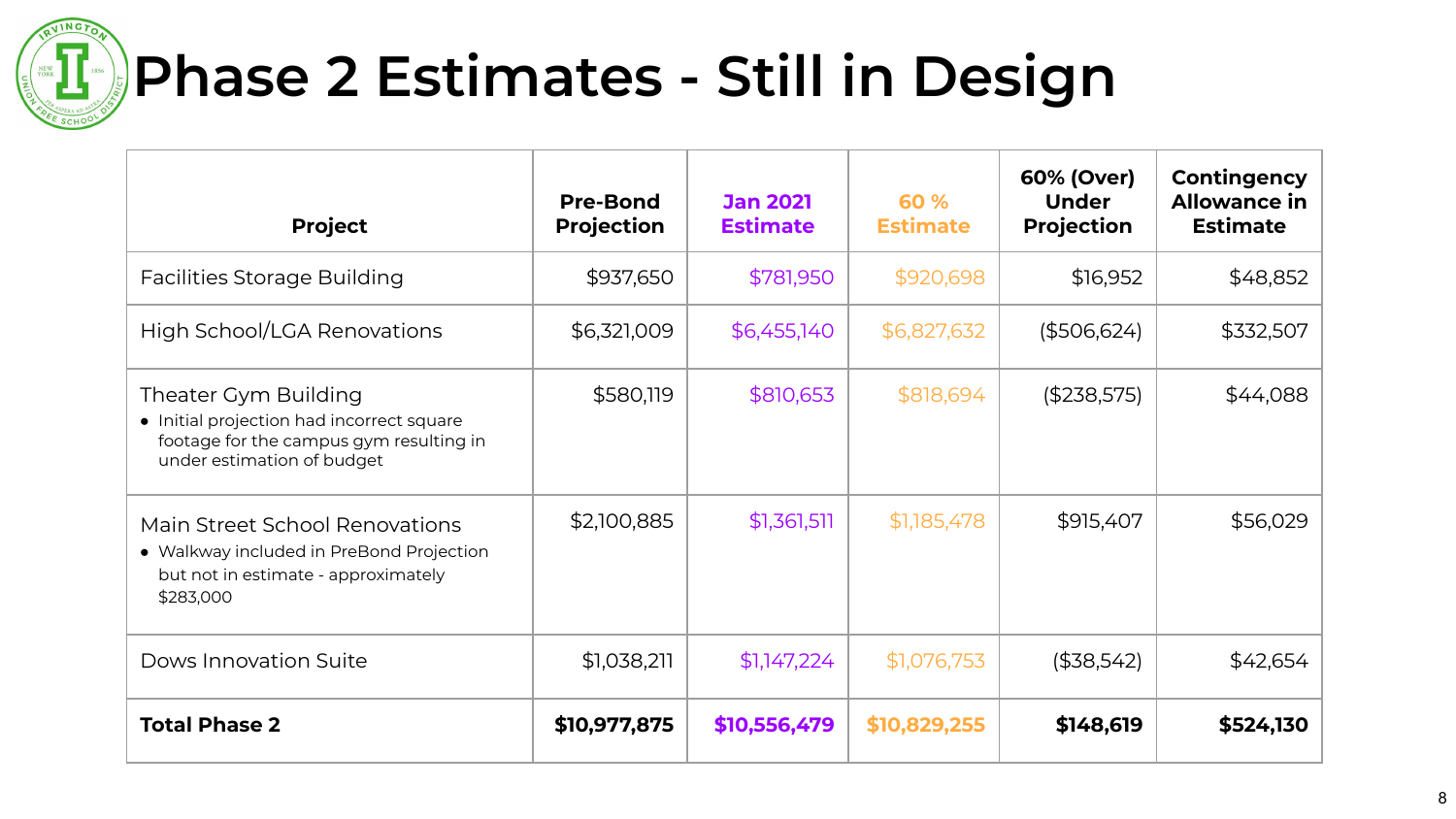## **Phase 2 Project Considerations**

Address HVAC issues in Campus Library - not included in original scope

- Replace entire LGA system and put in a variable air volume system with individual controls
	- Approximate cost: \$806,000
- Create a hybrid system of variable controls for closed spaces within library utilizing existing system and ductwork and adding split system pumps
	- Approximate cost: \$250,000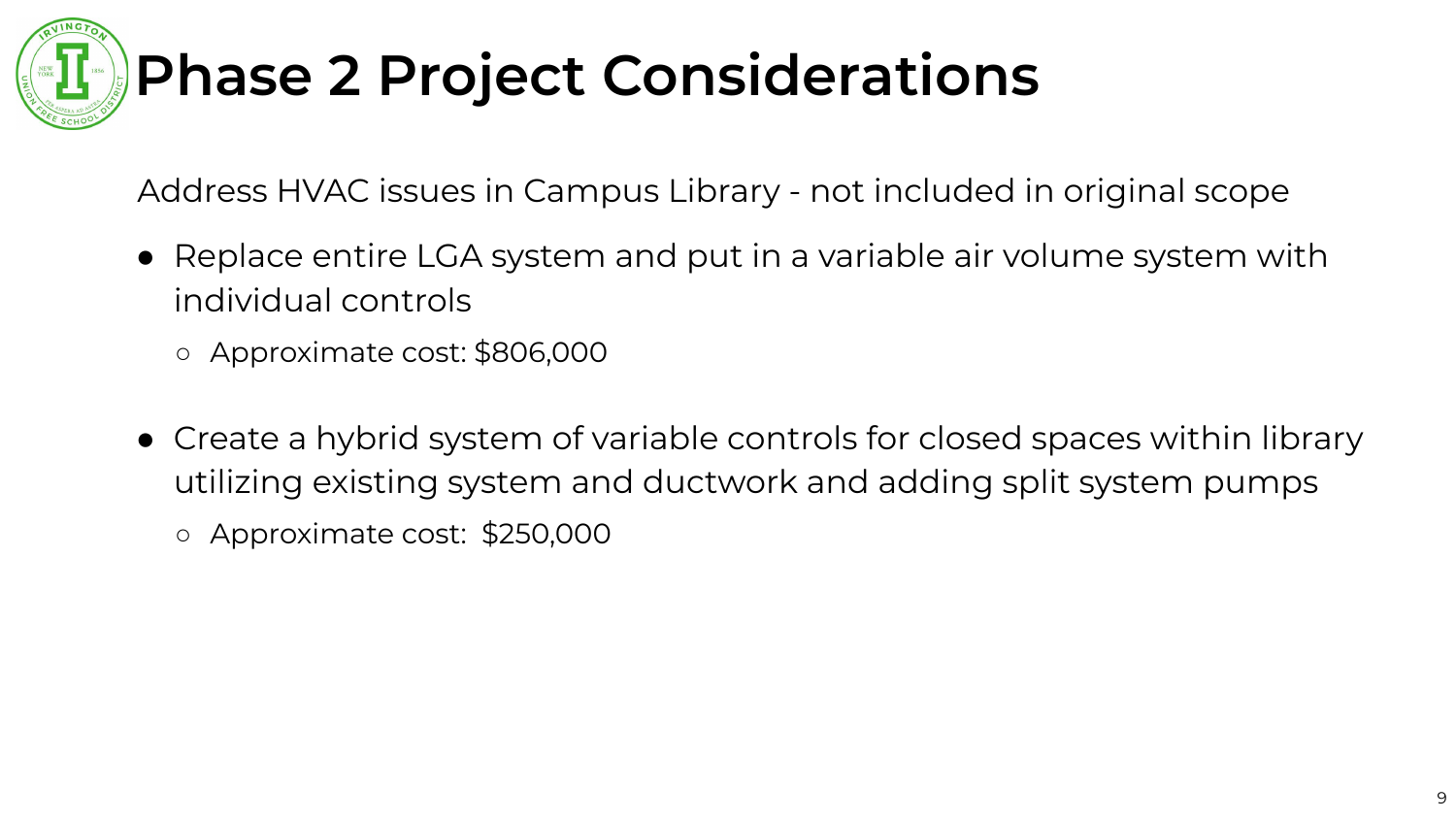## **Phase 2 Project Considerations**

High School Entry Design

- H2M Architects provided original sketch of entry vision
- Civil engineering review and full design results in substantial cost to increase elevation
- H2M provided options to lower cost by maintaining some of the grade and steps
- New design protects integrity of vision to re-establish the High School entry as the main entry
- Probable cost savings of \$200,000 \$250,000



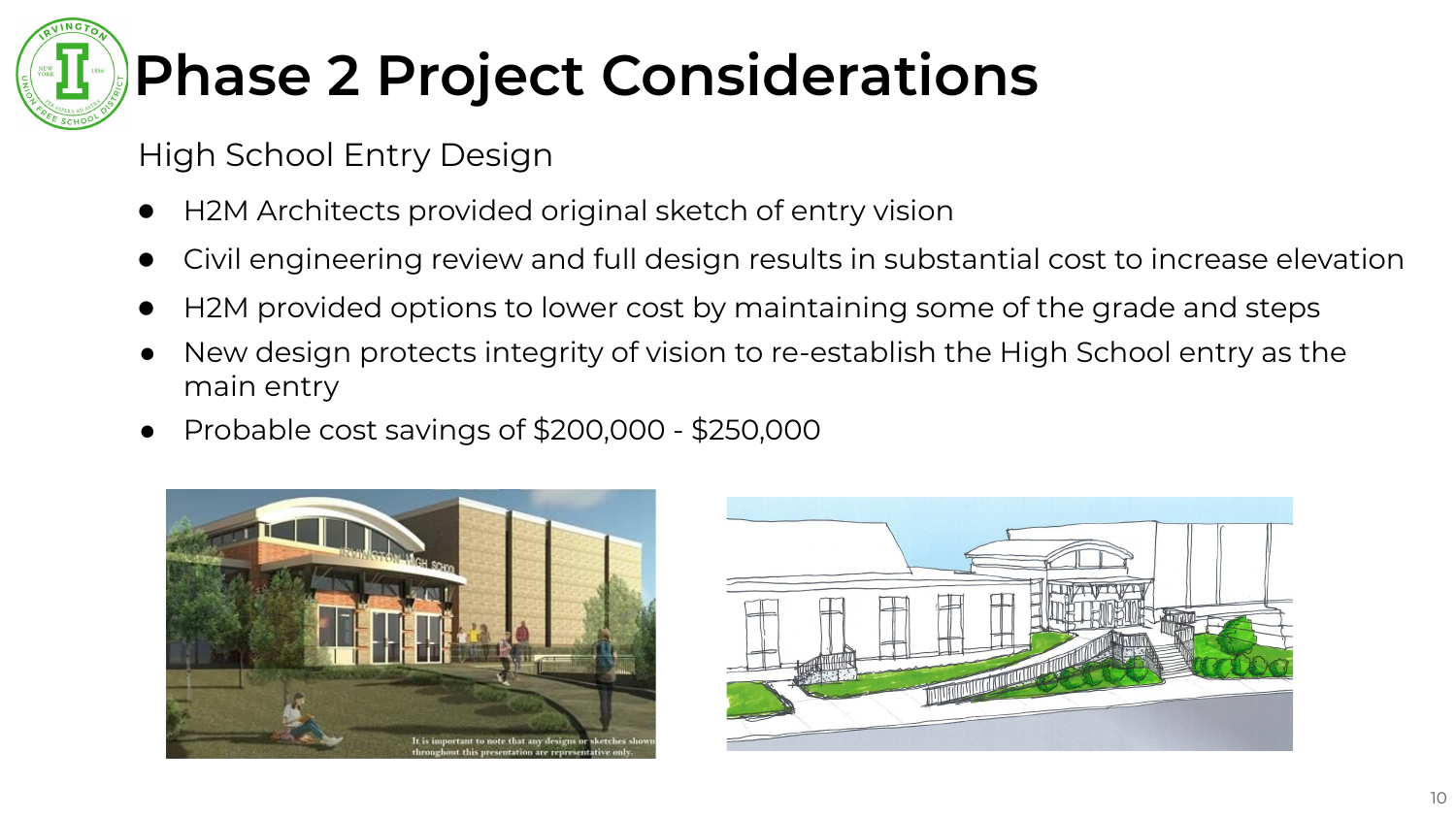

## **Total Project Estimates To Date**

|                                                                      | <b>Pre-Bond</b><br><b>Projection</b> | <b>Estimate</b> | (Over)<br><b>Under</b><br><b>Projection</b> | Contingency<br><b>Allowance in</b><br><b>Estimate</b> |
|----------------------------------------------------------------------|--------------------------------------|-----------------|---------------------------------------------|-------------------------------------------------------|
| <b>Total Capital Project Jan 2021</b>                                | \$18,867,642                         | \$19,082,631    | (\$256,990)                                 | \$1,002,545                                           |
| <b>Total Capital Project April 2021</b>                              | \$18,867,642                         | \$19,221,323    | $($ \$353,681)                              | \$731,130                                             |
| <b>Project with AC alternate in</b><br><b>High School Library</b>    | \$18,867,642                         | \$19,513,823    | ( \$646, 181)                               | \$748,630                                             |
| <b>Project with AC alternate and</b><br>revised High School Entrance | \$18,867,642                         | \$19,250,573    | $($ \$382,931)                              | \$732,880                                             |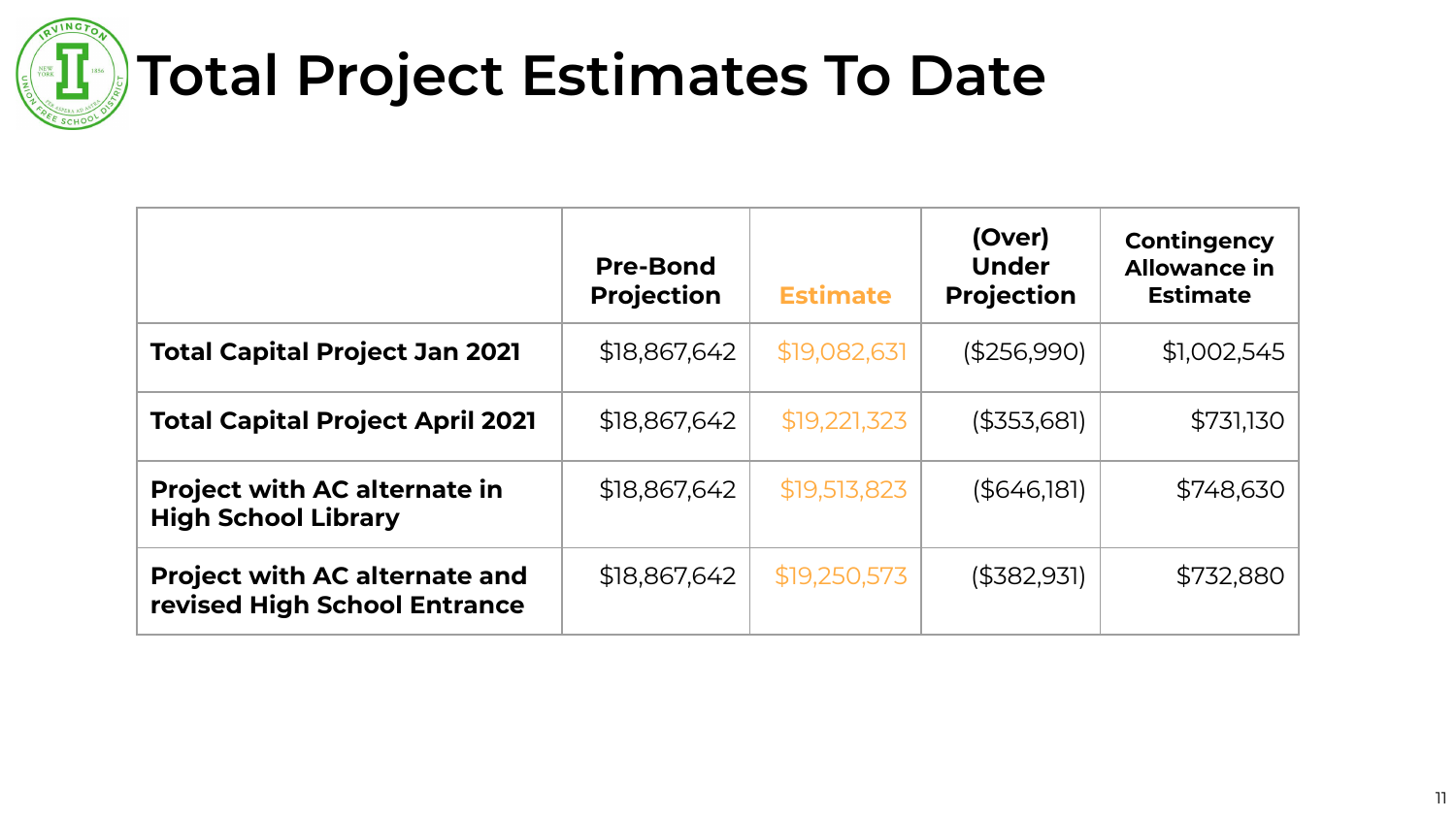

## **Factors to Consider**

- Will complete Phase 1 construction by September 2021 prior to Phase 2 bids
- Unused contingency funds from Phase 1 returned to budget for Phase 2
- Board can integrate budgetary funds to supplement project expenses and still receive building aid
- Borrowing costs will likely be lower than estimated due to low interest rate environment which may provide additional funds (2022-23 Budget) to support capital project budget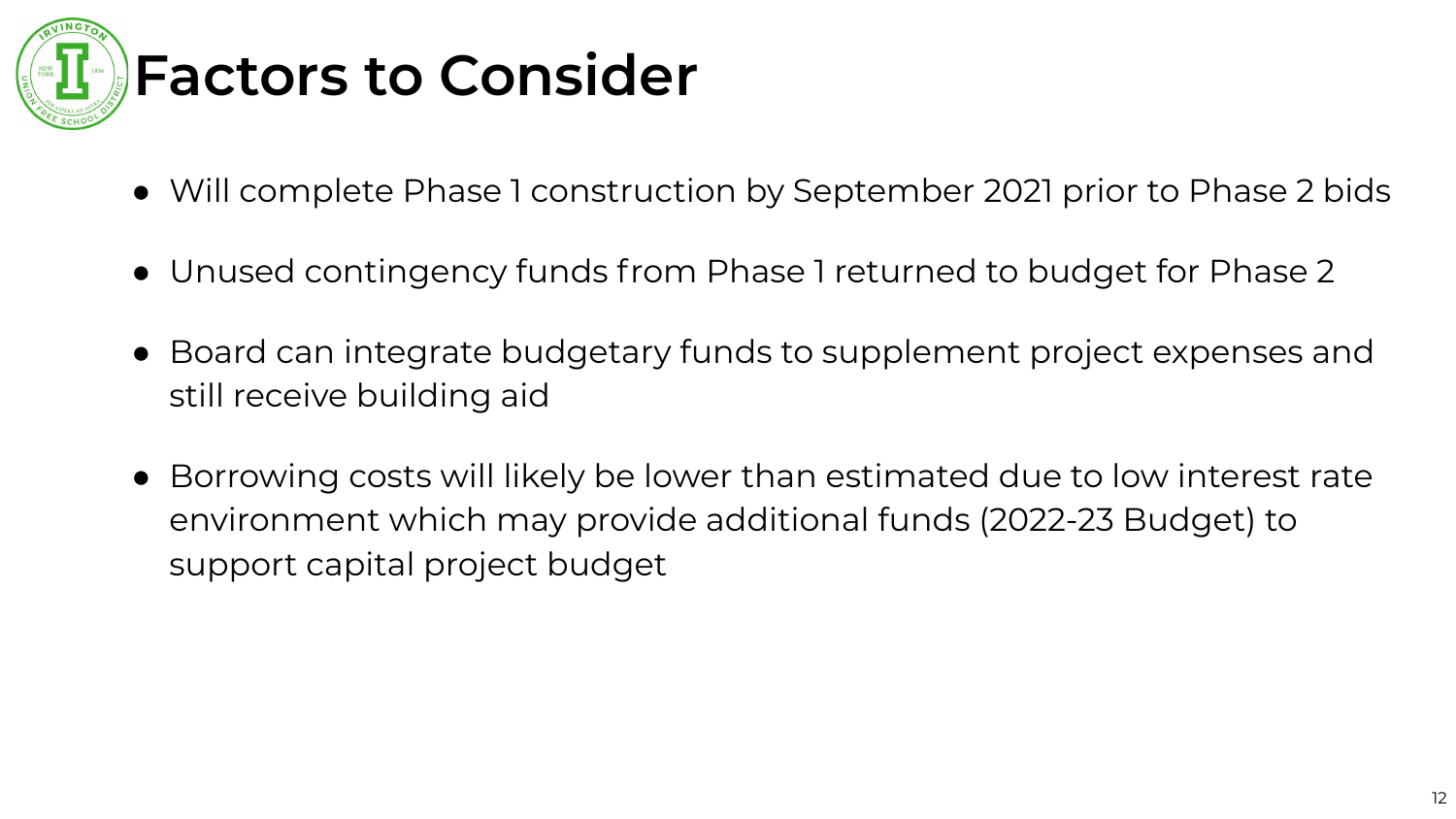# **Current Planning Considerations**

- Hold off paving of basketball court at Dows Lane until total project expenses (Phase 1 & Phase 2) are known
	- Paving alternate \$62,525
- Hold off on Card Key Access Project until after Phase 2 bidding is complete
	- Project can be completed during school year
	- Projected cost of \$257,995, not including soft costs
	- Identify components of Phase 2 projects to be "alternate bids"
		- MSS Walkway is currently not reflected in estimates due to anticipated cost and possible future theater work : Projected cost of \$283,340
	- Hold off on awarding Facilities Building project if bids come in over budget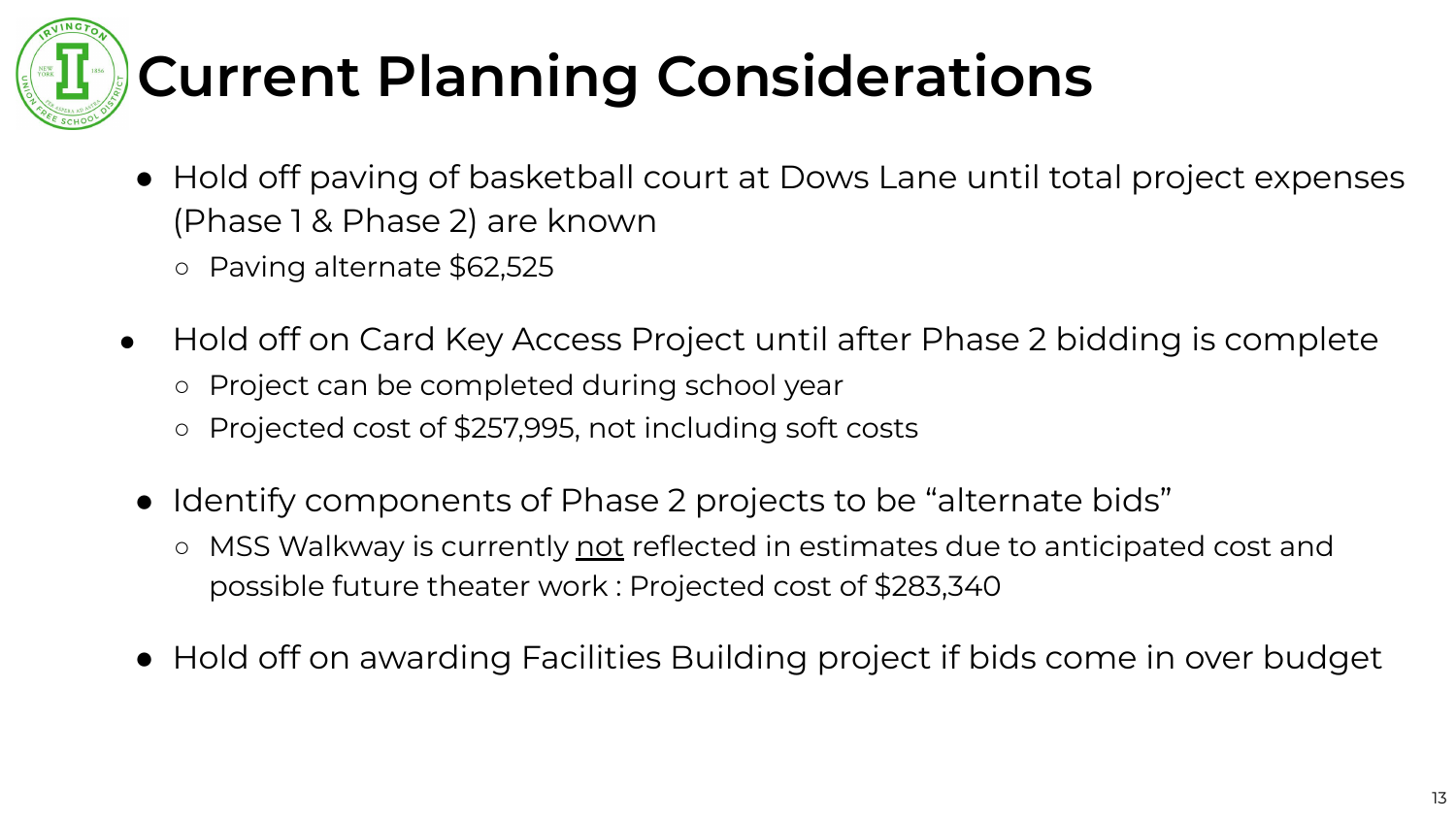

- H2M Architects submitting plans to SED now for all Phase 2 projects ○ Early May for High School project
- Triton Construction to work on 90% cost estimate mid June
- Review 90% cost estimates to budget and make any final value engineering decisions
- Submit addendums to SED if necessary
- Work on bid packages during SED approval time ○ Determine which portions of the project can be bid as alternates
- Publicize bids for October/November timeframe
- Evaluate bids relative to total capital project budget to determine what can be awarded/completed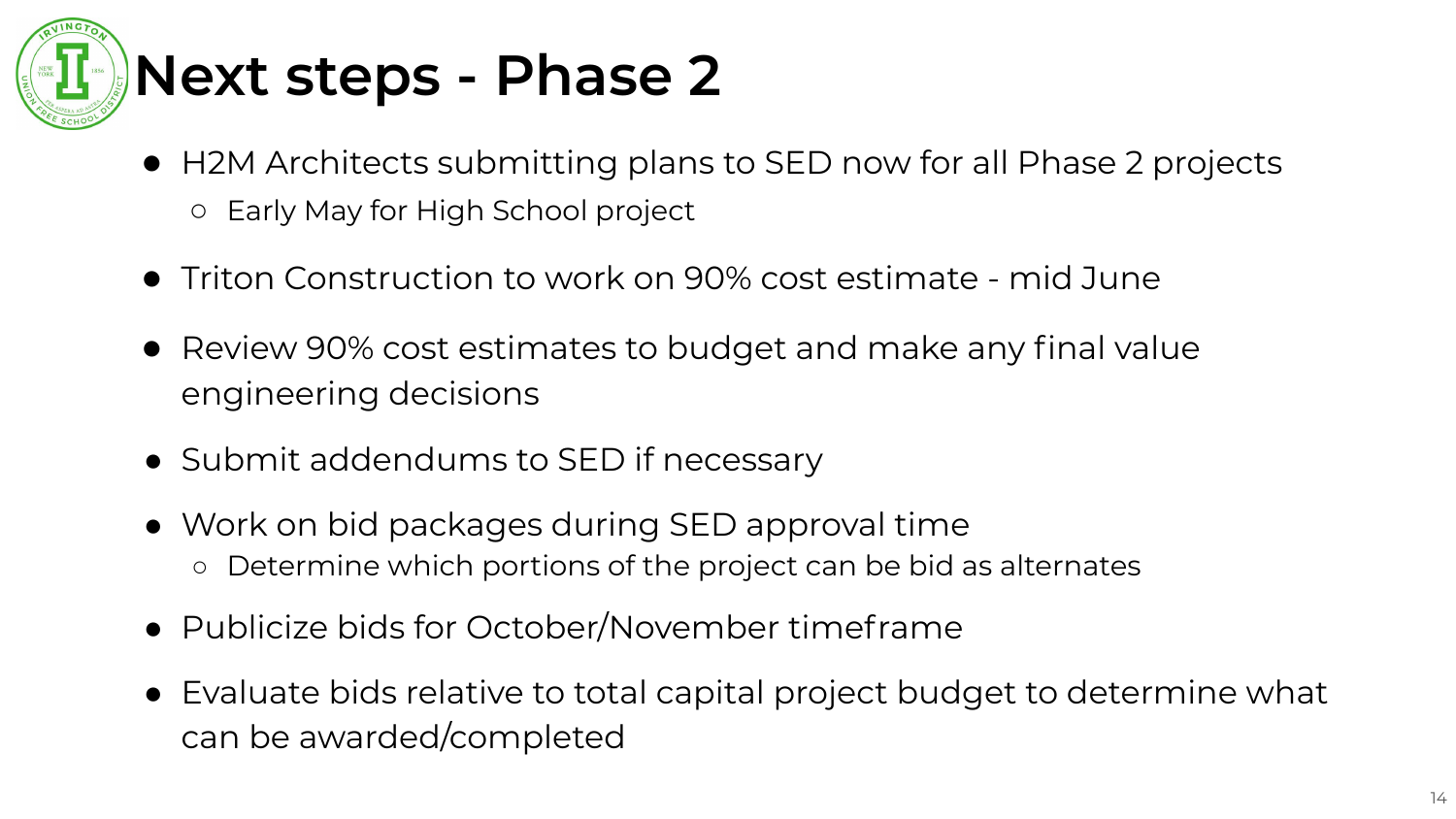

#### **If you have a question, please type it in the Q & A when prompted**



## **Thank you!**